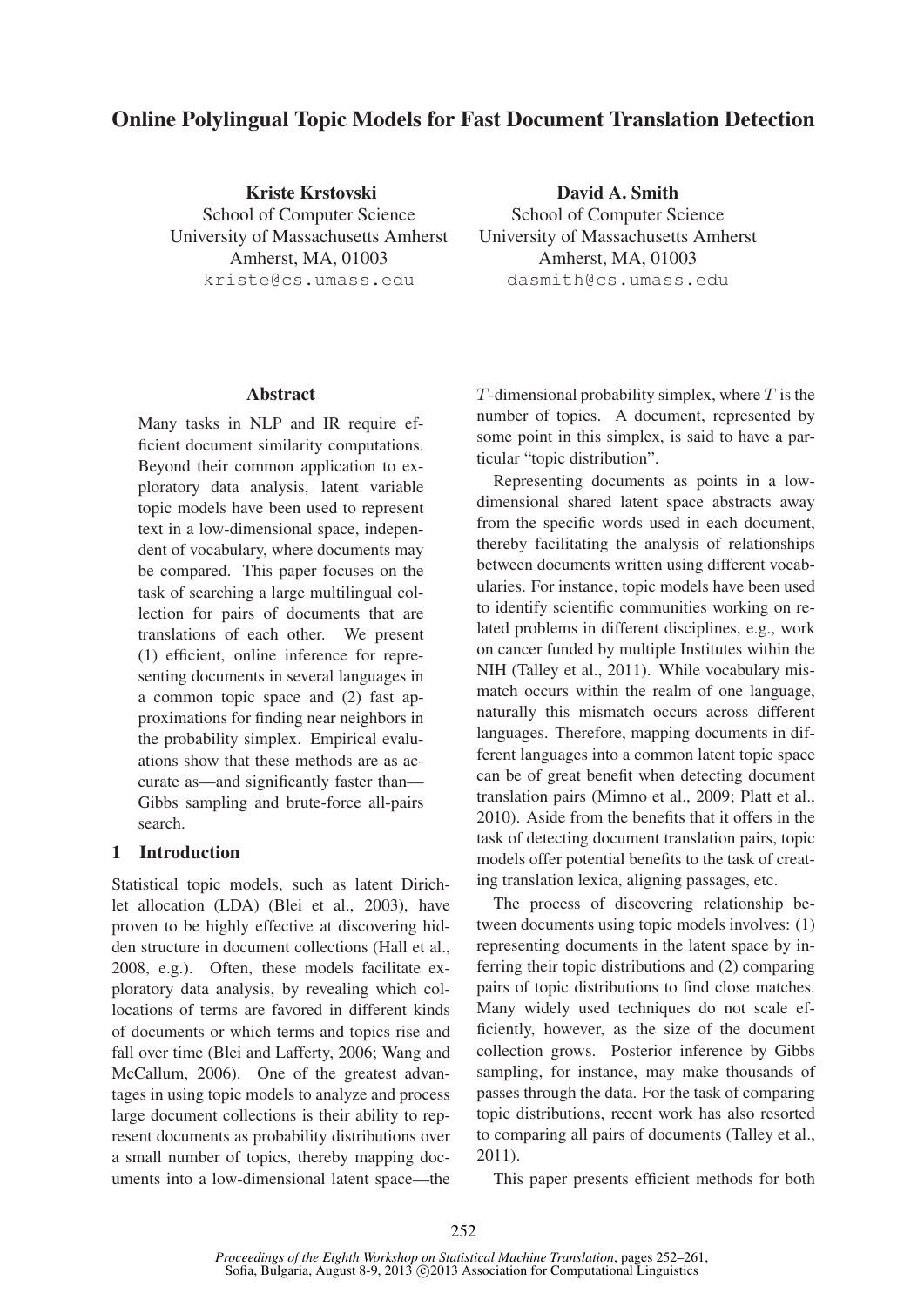of these steps and performs empirical evaluations on the task of detected translated document pairs embedded in a large multilingual corpus. Unlike some more exploratory applications of topic models, translation detection is easy to evaluate. The need for bilingual training data in many language pairs and domains also makes it attractive to mitigate the quadratic runtime of brute force translation detection. We begin in §2 by extending the online variational Bayes approach of Hoffman et al. (2010) to polylingual topic models (Mimno et al., 2009). Then, in §3, we build on prior work on efficient approximations to the nearest neighbor problem by presenting theoretical and empirical evidence for applicability to topic distributions in the probability simplex and in §4, we evaluate the combination of online variational Bayes and approximate nearest neighbor methods on the translation detection task.

# 2 Online Variational Bayes for Polylingual Topic Models

Hierarchical generative Bayesian models, such as topic models, have proven to be very effective for modeling document collections and discovering underlying latent semantic structures. Most current topic models are based on Latent Dirichlet Allocation (LDA) (Blei et al., 2003). In some early work on the subject, Blei and Jordan (2003) showed the usefulness of LDA on the task of automatic annotation of images. Hall et al. (2008) used LDA to analyze historical trends in the scientific literature; Wei and Croft (2006) showed improvements on an information retrieval task. More recently Eisenstein et al. (2010) modeled geographic linguistic variation using Twitter data.

Aside from their widespread use on monolingual text, topic models have also been used to model multilingual data (Boyd-Graber and Blei, 2009; Platt et al., 2010; Jagarlamudi and Daumé, 2010; Fukumasu et al., 2012), to name a few. In this paper, we focus on the Polylingual Topic Model, introduced by Mimno et al. (2009). Given a multilingual set of aligned documents, the PLTM assumes that across an aligned multilingual document tuple, there exists a single, tuple-specific, distribution across topics. In addition, PLTM assumes that for each language–topic pair, there exists a distribution over words in that language  $\beta_l$ . As such, PLTM assumes that the multilingual corpus is created through a generative process where



Figure 1: Polylingual topic model (PLTM)

first a document tuple is generated by drawing a tuple-specific distribution over topics  $\theta^1$  which, as it is the case with LDA, is drawn from a Dirichlet prior  $\theta \sim Dir(\alpha)$ . For each of the languages l in the tuple and for each of the N words  $w_n^l$  in the document the generative process: first chooses a topic assignment  $z_n^l \sim Multinomial(\theta)$  which is then followed by choosing a word  $w_n^l$  from a multinomial distribution conditioned on the topic assignment and the language specific topics distribution over words  $\beta_l \sim Dir(\eta_l)$ . Both  $\alpha$  and  $\eta_{1,...,L}$ are symmetric priors, i.e. the priors are exchangeable Dirichlet distributions. Finally, each word is generated from a language- and topic-specific multinomial distribution  $\beta_t^l$  as selected by the topic assignment variable  $z_n^l$ :

$$
w_n^l \sim p\left(w_n^l \mid z_n^l, \beta_n^l\right) \tag{1}
$$

Figure 1 shows a graphical representation of the PLTM using plate notation. In their original work Mimno et al. (2009) used the Gibbs sampling approach as a posterior inference algorithm to assign topics distributions over their test collection. While more straightforward to implement, this sampling approach is inherently slow when applied to large collections which makes the original PLTM work practically infeasible to be used on real-world data sets.

In general, performing posterior inference over the latent variables of a Bayesian model is usually done with two of the three approximate approaches, Gibbs sampling, variational Bayes (VB) and expectation-propagation. While Gibbs Sampling is a variation of Markov Chain Monte Carlo method (MCMC) which generates a sample from the true posterior after converging to a stationary

<sup>&</sup>lt;sup>1</sup>In the traditional LDA model  $\theta$  is used to specify the document specific distribution over topics.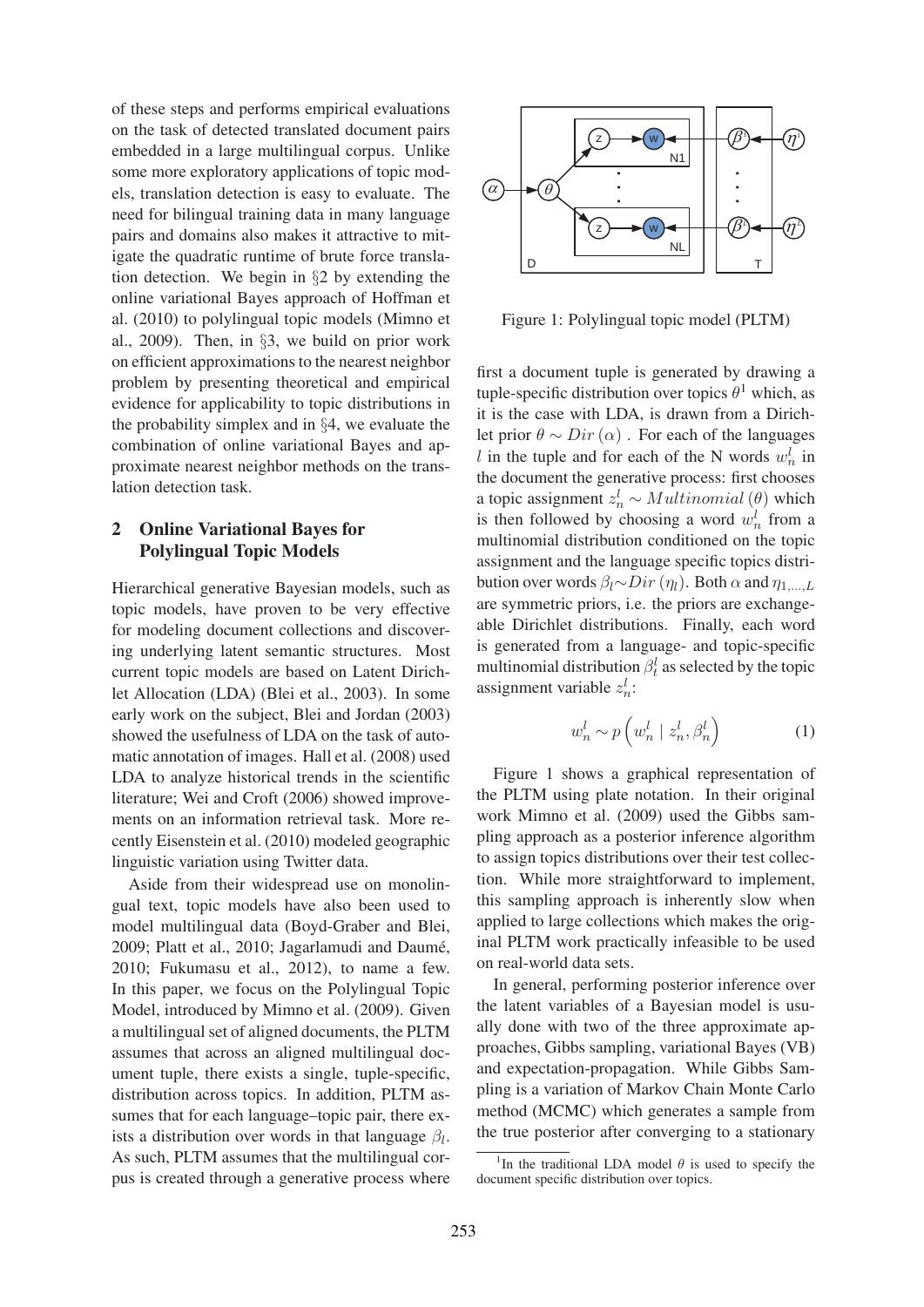distribution; in VB, a set of free variational parameters characterizes a simpler family of probability distributions. These variational parameters are then optimized by finding the minimum Kullback-Leibler (KL) divergence between the variational distribution  $q(\theta, z, \beta | \gamma, \phi, \lambda)$  and the true posterior  $P(\theta, z, \beta | w, \alpha, \eta)$ . From an algorithmic perspective, the variational Bayes approach follows the Expectation-Maximization (EM) procedure where for a given document, the E-step updates the per document variational parameters  $\gamma_d$ and  $\phi_d$  while holding the per words-topic distribution parameter  $\lambda$  fixed. It then updates the variational parameter  $\lambda$  using the sufficient statistics computed in the E step. In order to converge to a stationary point, both approaches require going over the whole collection multiple times which makes their time complexity to grown linearly with the size of the data collection. The mere fact that they require continuous access to the whole collection makes both inference approaches impracticable to use on very large or streaming collections. To alleviate this problem, several algorithms have been proposed that draws from belief propagation (Zeng et al., 2012), the Gibbs sampling approach such as (Canini et al., 2009), variational Bayes (Hoffman et al., 2010) as well as a combination of the latter two (Hoffman et al., 2012) to name a few. In this paper we use Hoffman et al. (2010) approach. Hoffman et al. (2010) proposed a new inference approach called Online LDA which relies on the stochastic gradient descent to optimize the variational parameters. This approach can produce good estimates of LDA posteriors in a single pass over the whole collection.

### 2.1 Algorithmic Implementation

We now derive an online variational Bayes algorithm for PLTM to infer topic distributions over multilingual collections. Figure 2 shows the variational model and free parameters used in our approach. As in the case of Hoffman et al. (2010), our algorithm updates the variational parameters  $\gamma_d^l$  and  $\phi_d^l$  on each batch of documents while the variational parameter  $\lambda$  is computed as a weighted average of the value on the previous batch and its approximate version  $\tilde{\lambda}$ . Averaging is performed using a decay function whose parameters control the rate at which old values of  $\lambda^{l}$  are forgotten. Within the E step of the VB approach, we compute the updates over the variational parameter  $\phi_l$ 



Figure 2: Graphical model representation of the free variational parameters for the online variational Bayes approximation of the PLTM posterior

for each language  $L$  present in our document tuple while the update on the  $\gamma$  parameter accumulates the language specific sufficient statistics:

$$
\gamma_k^m = \alpha + \sum_l \sum_w \phi_{wk}^{ml} n_w^{ml} \tag{2}
$$

We detail these steps in Algorithm 1.

#### 2.2 Performance Analysis

To demonstrate the efficacy of online PLTM, we ran topic inference on a subset of the English-Spanish Europarl collection consisting of ∼64k parallel speeches and compared the accuracy results vs. the training and inference speed against the original PLTM model using topic sets of T=50,100, 200 and 500. We explain in details the evaluation task and the performance metric used in §4. Shown in Figure 3 are the results of these comparisons. Our speed measurements were performed on Xeon quad processors with a clock speed of 2.66GHz and a total of 16GB of memory.

As we increase the number of topics we gain in accuracy over the evaluation task across both inference approaches. When we increase the number of topics from 50 to 500 the speed improvement obtained by Online VB PLTM drops by a factor of 2.9 within the training step and by a factor of 4.45 in the test step. Our total running time for the Online VB PLTM with T=500 approaches the running time of the Gibbs sampling approach with T=50. The gradual drop in speed improvement with the increase of the number topics is mostly attributed to the commutation of the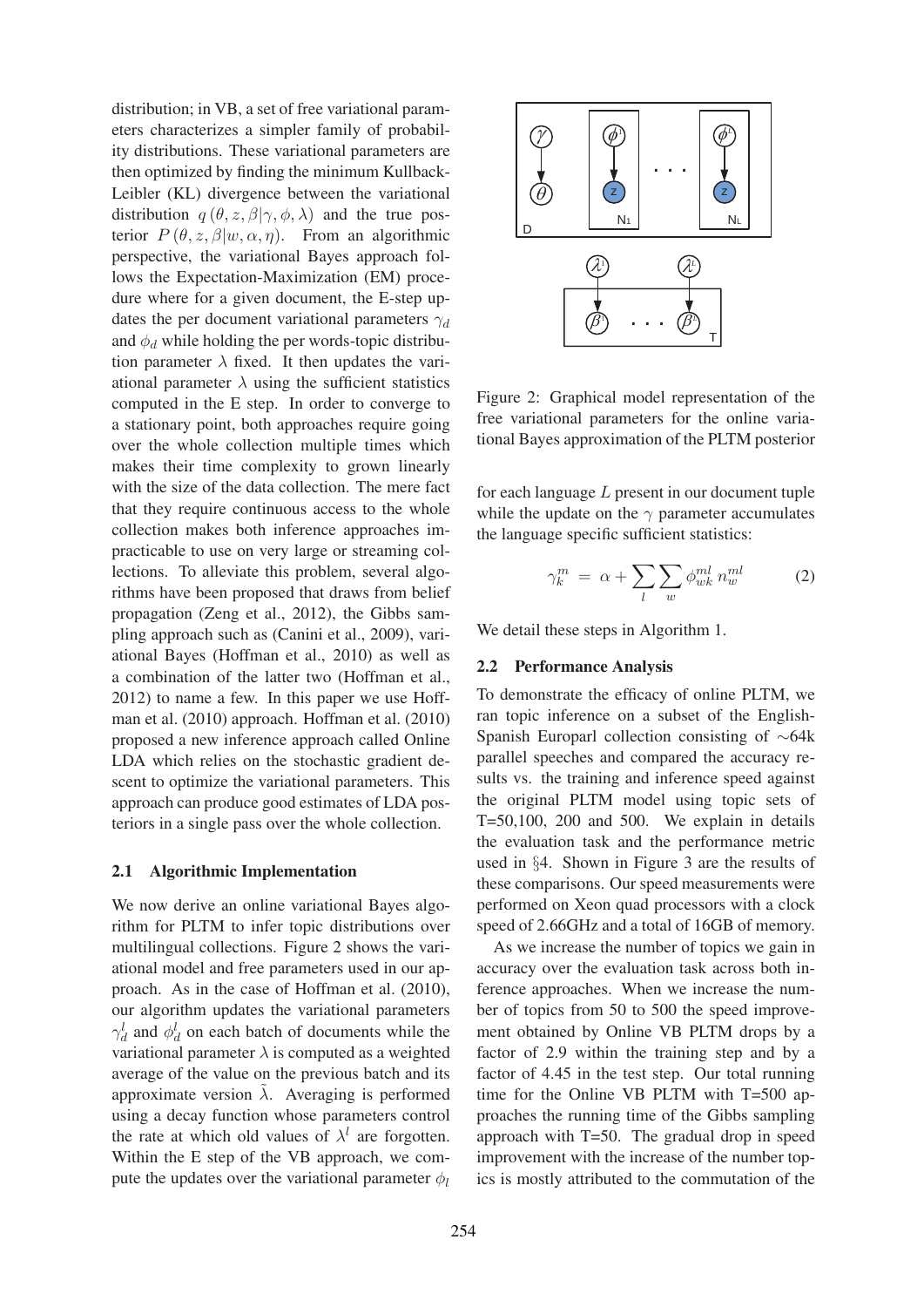Algorithm 1 Online variational Bayes for PLTM

initialize  $\lambda_l$  randomly *obtain the tth mini-batch of tuples*  $M_t$ for  $t = 1$  to  $\infty$  do  $\rho_t \leftarrow \left(\frac{1}{t_0 - t_0}\right)$  $t_0+t$  $\setminus^{\kappa}$ *E step:* initialize  $\gamma_t$  randomly *for each document tuple in mini-batch* t for  $m$  in  $M_t$  do repeat for  $l \in 1, \ldots, L$  do  $\phi_{wk}^{ml} \propto$  $\exp\left\{E_q\left[\log \theta_k^m\right]\right\}*$  $\exp\left\{ E_q \left[ \log \overset{\circ}{\beta_{kw}^{ml}} \right] \right\}$ end for  $\gamma_k^m = \alpha + \sum_l \sum_w \phi_{wk}^{ml} n_w^{ml}$ until convergence end for *M step:* for  $l \in 1, \ldots, L$  do  $\tilde{\lambda}^l_{kw} = \eta + D \sum_m \phi^{ml}_{wk} n^{ml}_w$  $\lambda_{kw}^{lt} \left(1 - \rho_t\right) \lambda_{kw}^{l(t-1)} + \rho_t \tilde{\lambda}_{kw}^l$ end f end for



Figure 3: Speed vs. accuracy comparison between Online VB PLTM and Gibbs Sampling PLTM at T=50,100, 200 and 500. We used a Python implementation of Online VB and Mallet's Java implementation of PLTM with in-memory Gibbs Sampling using 1000 iterations.



Figure 4: Collection size vs. training time comparison between Online VB PLTM and Gibbs Sampling PLTM using multilingual collections of 50k, 100k, 250k, 500k, 750k and 1M speech pairs.

digamma function (Asuncion et al., 2009) whose time complexity increases linearly with the number of topics.

While a multilingual collection of ∼64k document pairs is considered relatively big, our goal of deriving the Online VB PLTM approach was to be able to utilize PLTM on very large multilingual collections. To analyze the potential of using Online VB PLTM on such collections we ran speed comparisons within the training step by creating multilingual collections of different lengths multiplying the original English-Spanish Europarl collection. Speed comparisons using collections of length 50K, 100K, 250K, 500K, 750K and 1M are shown in Figure 4. Training was performed with the number of topics T set to T=50 and T=500.

As we increase the collection size we observe the real benefit of using Online VB compared to Gibbs sampling. This is mostly attributed to the fact that the Gibbs sampling approach requires multiple iterations over the whole collection in order to achieve a convergence point. For collection sizes of 50k and 100k the training time for the Online VB PLTM with T=500 approaches the training time of Gibbs sampling with T=50 and as we increase the collection size this proximity dissipates.

In Figure 5 we show a sample set of the aligned topics extracted using Online VB PLTM with T=400 on the English-Spanish Europarl collection. For a given topic tuple words are ordered based on probability of occurrence within the given topic.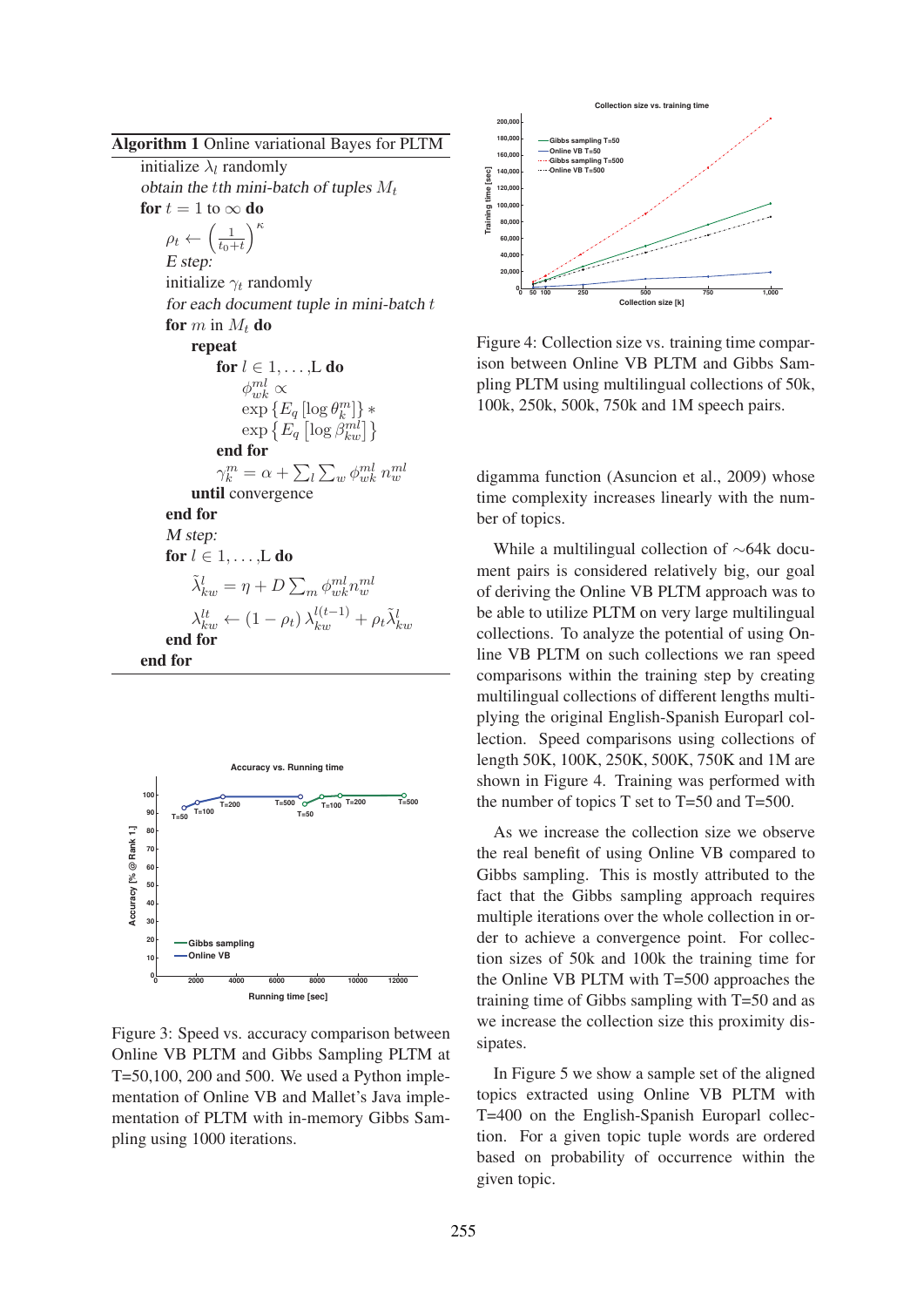

Figure 5: Sample set of topics extracted from Europarl English-Spanish collection of 64k speeches using Online PLTM with T=400 ordered based on their probability of occurrence within the topic.

### 3 Approximate NN Search in the Probability Simplex

One of the most attractive applications for topic models has involved using the latent variables as a low-dimensional representation for document similarity computations (Hall et al., 2008; Boyd-Graber and Resnik, 2010; Talley et al., 2011). After computing topic distributions for documents, however, researchers in this line of work have almost always resorted to brute-force all-pairs similarity comparisons between topic distributions.

In this section, we present efficient methods for approximate near neighbor search in the probability simplex in which topic distributions live. Measurements for similarity between two probability distributions are information-theoretic, and distance metrics, typical for the metric space, are not appropriate (measurements such as Euclidean, cosine, Jaccard, etc.). Divergence metrics, such as Kullback-Leibler (KL), Jensen-Shannon (JS), and Hellinger distance are used instead. Shown in Figure 6 are the formulas of the divergence metrics along with the Euclidean distance. When dealing with a large data set of N documents, the  $O(N^2)$ time complexity of all-pairs comparison makes the task practically infeasible. With some distance measures, however, the time complexity on near neighbor tasks has been alleviated using approximate methods that reduce the time complexity of each query to a sub-linear number of comparisons. For example, Euclidean distance (3) has been efficiently used on all-pairs comparison tasks in large

data sets thanks to its approximate based versions developed using locality sensitive hashing (LSH) (Andoni et al., 2005) and k-d search trees (Friedman et al., 1977). In order to alleviate the all-pairs computational complexity in the probability simplex, we will use a reduction of the Hellinger divergence measure (4) to Euclidean distance and therefore utilize preexisting approximation techniques for the Euclidean distance in the probability simplex.

This reduction comes from the fact that both measurements have similar algebraic expressions. If we discard the square root used in the Euclidean distance, Hellinger distance (4) becomes equivalent to the Euclidean distance metric (3) between  $\sqrt{p_i}$  and  $\sqrt{q_i}$ . The task of finding nearest neighbors for a given point (whether in the metric space or the probability simplex) involves ranking all nearest points discovered and as such not computing the square root function does not affect the overall ranking and the nearest neighbor discovery. Moreover, depending on its functional form, the Hellinger distance is often defined as square root over the whole summation. Aside from the Hellinger distance, we also approximate Jensen-Shannon divergence which is a symmetric version of the Kullback-Liebler divergence. For the JS approximation, we will use a constant factor relationship between the Jensen-Shannon divergence an Hellinger distance previously explored by (Topsøe, 2000). More specifically, we will be using its more concise form (7) also presented by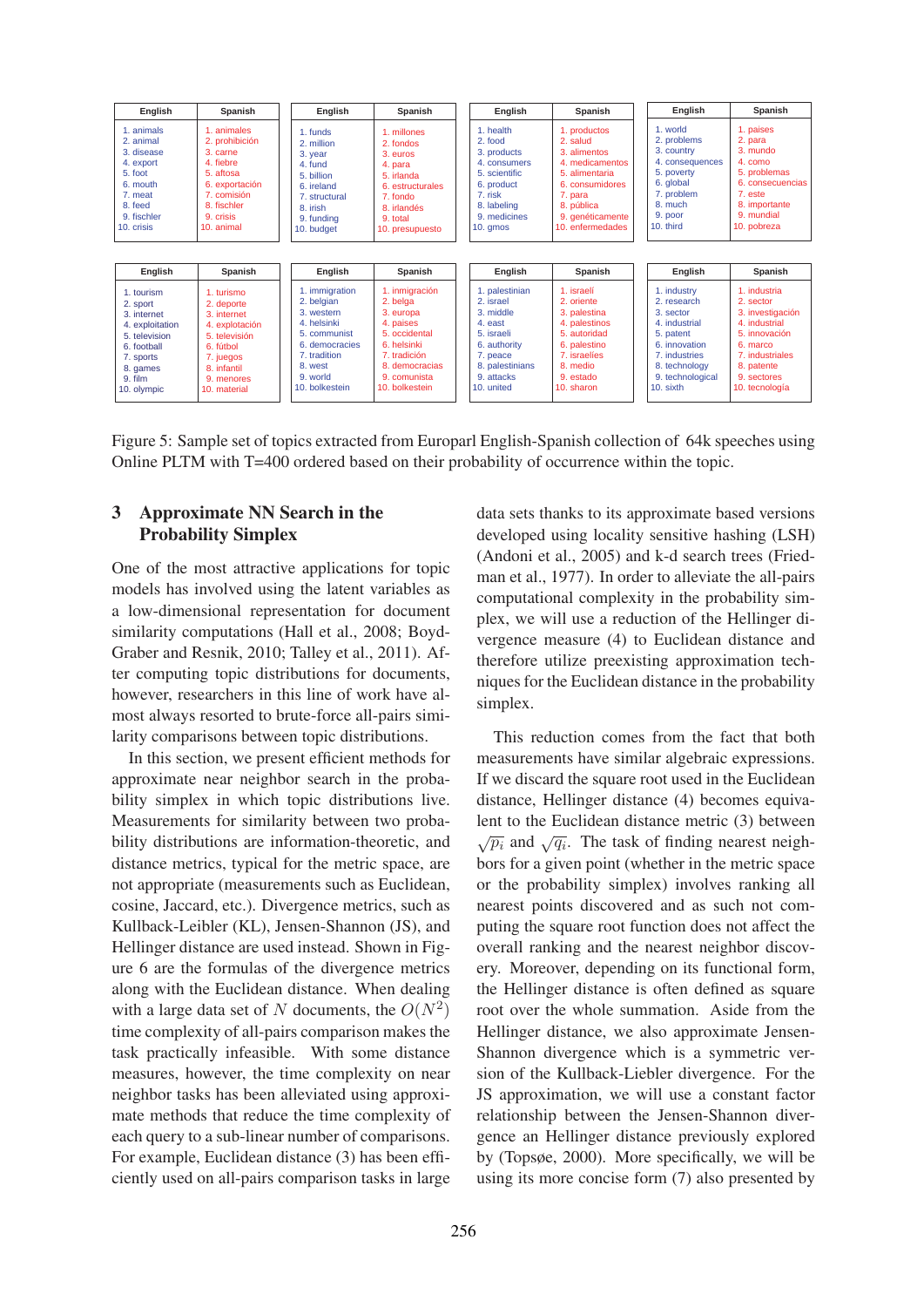$$
Eu(p, q) = \sqrt{\sum_{i=1}^{n} (p_i - q_i)^2}
$$
 (3)

He(p, q) = 
$$
\sum_{i=1}^{n} (\sqrt{p(x_i)} - \sqrt{q(x_i)})^2
$$
 (4)

KL(p, q) = 
$$
\sum_{i=1}^{n} p(x_i) \log \frac{p(x_i)}{q(x_i)}
$$
 (5)

$$
JS(p,q) = \frac{1}{2}KL\left(p, \frac{p+q}{2}\right) + \frac{1}{2}KL\left(q, \frac{p+q}{2}\right)
$$
\n(6)

$$
\frac{1}{2}\text{He}(p,q) \leq \text{JS}(p,q) \leq 2\ln(2)\text{He}(p,q) \quad (7)
$$

Figure 6: Distance measures and bounds

(Guha et al., 2006). The constant factor relationship provides us with the theoretical guarantees necessary for this approximation.

In practice, we can often do much better than this theoretical bound. Figure 7 shows the empirical relation of JS and Hellinger on a translationdetection task. As will be described in §4, we computed the JS and Hellinger divergences between topic distributions of English and Spanish Europarl speeches for a total of 1 million document pairs. Each point in the figure represents one Spanish-English document pair that might or might not be translations of each other. In this figure we emphasize the lower left section of the plot where the nearest neighbors (i.e., likely translations) reside, and the relationship between JS and Hellinger is much tighter than the theoretical bounds and from pratical perspective as we will show in the next section. As a summary for the reader, using the above approaches, we will approximate JS divergence by using the Euclidean based representation of the Hellinger distance. As stated earlier, the Euclidean based representation is computed using well established approximation approaches and in our case we will use two such approaches: the Exact Euclidean LSH (E2LSH) (Andoni et al., 2005) and the k-d trees implementation within the Approximate Nearest Neighbor (ANN) library (Mount and Arya, 2010).



Figure 7: Empirical evidence of the bounds presented in Eq. 7 on 1 million document pairs zoomed section where nearest neighbors reside. The lower bound is  $He(p,q) = \frac{1}{2 \ln(2)} JS(p,q)$ while the upper bound is  $He(p, q) = 2JS(p, q)$ .

## 4 Efficient Approximate Translation Detection

Mapping multilingual documents into a common, language-independent vector space for the purpose of improving machine translation (MT) and performing cross-language information retrieval (CLIR) tasks has been explored through various techniques. Mimno et al. (2009) introduced polylingual topic models (PLTM), an extension of latent Dirichlet allocation (LDA), and, more recently, Platt et al. (2010) proposed extensions of principal component analysis (PCA) and probabilistic latent semantic indexing (PLSI). Both the PLTM and PLSI represent bilingual documents in the probability simplex, and thus the task of finding document translation pairs is formulated as finding similar probability distributions. While the nature of both works was exploratory, results shown on fairly large collections of bilingual documents (less than 20k documents) offer convincing argument of their potential. Expanding these approaches to much large collections of multilingual documents would require utilizing fast NN search for computing similarity in the probability simplex. While there are many other proposed approaches to the task of finding document translation pairs that represent documents in metric space, such as Krstovski and Smith (2011) which utilizes LSH for cosine distance, there is no evidence that they yield good results on documents of small lengths such as paragraphs and even sen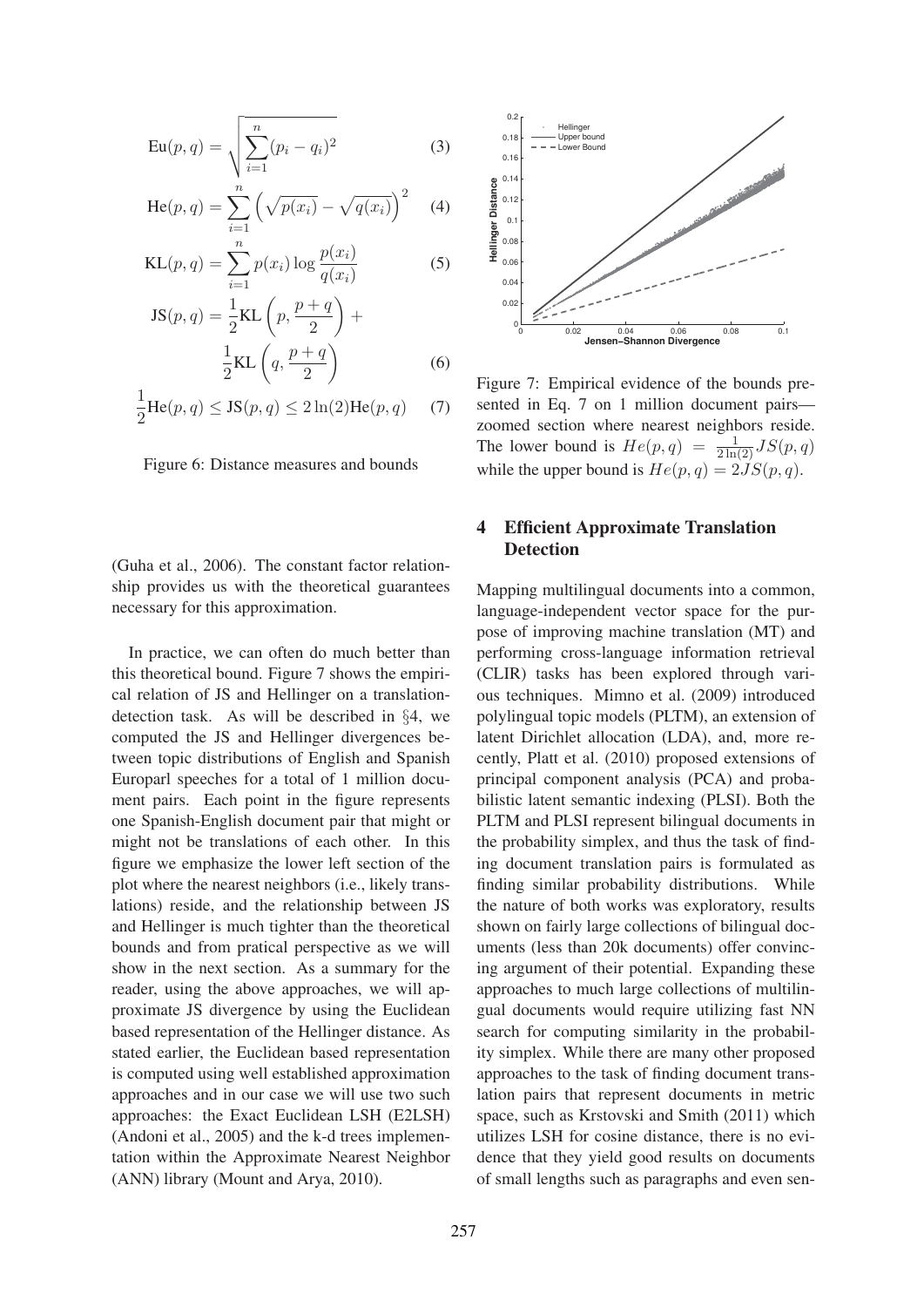tences.

In this section, we empirically show how to utilize approaches that deal with representing documents in the probability simplex without a significant loss in accuracy while significantly improving the processing time. We use PLTM representations of bilingual documents. In addition, we show how the results as reported by Platt et al. (2010) can be obtained using the PLTM representation with a significant speed improvement.

As in (Platt et al., 2010) and (Mimno et al., 2009) the task is to find document translation pairs in a multilingual collection of documents by representing documents in the probability simplex and computing similarity between their probability distribution representation across all document pairs. For this experimental setup, accuracy is defined as the number of times (in percentage) that the target language document was discovered at rank 1 (i.e. % @Rank 1.) across the whole test collection.

### 4.1 Experimental Setup

We use Mallet's (McCallum, 2002) implementation of the PLTM to train and infer topics on the same data set used in Platt et al. (2010). That paper used the Europarl (Koehn, 2005) multilingual collection of English and Spanish sessions. Their training collection consists of speeches extracted from all Europarl sessions from the years 1996 through 1999 and the year 2002 and a development set which consists of speeches from sessions in 2001. The test collection consists of Europarl speeches from the year 2000 and the first nine months of 2003. While Platt et al. (2010) do offer absolute performance comparison between their JPLSA approach and previous results published by (Mimno et al., 2009), these performance comparisons are not done on the same training and test sets—a gap that we fill below.

We train PLTM models with number of topics  $T$ set to 50, 100, 200, and 500. In order to compare exactly the same topic distributions when computing speed vs. accuracy of various approximate and exhaustive all-pairs comparisons we focus only on one inference approach - the Gibbs sampling and ignore the online VB approach as it yields similar performance. For all four topic models, we use the same settings for PLTM (hyperparameter values and number of Gibbs sampling itera-

tions) as in (Mimno et al.,  $2009$ )<sup>2</sup>. Topic distributions were then inferred on the test collection using the trained topics. We then performed all-pairs comparison using JS divergence, Hellinger distance, and approximate, LSH and kd-trees based, Hellinger distance. We measured the total time that it takes to perform exhaustive all-pairs comparison using JS divergence, the LSH and kdtrees version on a single machine consisting of a core 2 duo quad processors with a clock speed of 2.66GHz on each core and a total of 8GB of memory. Since the time performance of the E2LSH depends on the radius R of data set points considered for each query point (Indyk and Motwani, 1998), we performed measurements with different values of R. For this task, the all-pairs JS code implementation first reads both source and target sets of documents and stores them in hash tables. We then go over each entry in the source table and compute divergence against all target table entries.We refer to this code implementation as hash map implementation.

### 4.2 Evaluation Task and Results

Performance of the four PLTM models and the performance across the four different similarity measurements was evaluated based on the percentage of document translation pairs (out of the whole test set) that were discovered at rank one. This same approach was used by (Platt et al., 2010) to show the absolute performance comparison. As in the case of the previous two tasks, in order to evaluate the approximate, LSH based, Hellinger distance we used values of  $R=0.4$ ,  $R=0.6$  and  $R=0.8$ . Since in (Platt et al., 2010) numbers were reported on the test speeches whose word length is greater or equal to 100, we used the same subset (total of 14150 speeches) of the original test collection. Shown in Table 1 are results across the four different measurements for all four PLTM models. When using regular JS divergence, our PLTM model with 200 topics performs the best with 99.42% of the top one ranked candidate translation documents being true translations. When using approximate, kd-trees based, Hellinger distance, we outperform regular JS and Hellinger divergence across all topics and for T=500 we achieve the best overall accuracy of 99.61%. We believe that this is due to the small amount of error

<sup>&</sup>lt;sup>2</sup>We start off by first replicating the results as in (Mimno)<sup>2</sup> et al., 2009) and thus verifying the functionality of our experimental setup.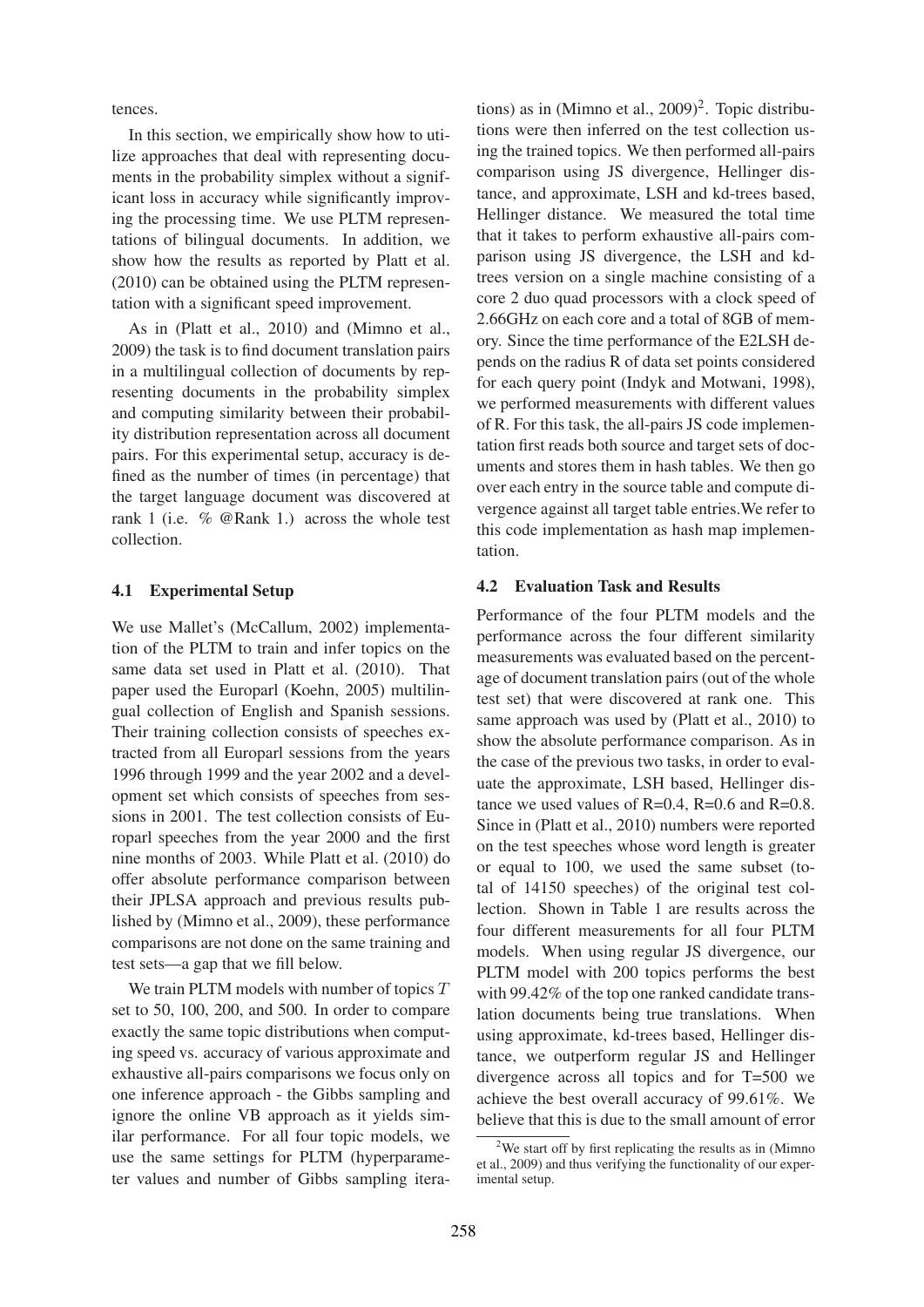| Divergence     | $T = 50$ | 100   | 200   | 500   |
|----------------|----------|-------|-------|-------|
| JS.            | 94.27    | 98.48 | 99.42 | 99.33 |
| He             | 94.30    | 98.45 | 99.40 | 99.31 |
| He LSH $R=0.4$ | 93.95    | 97.46 | 98.27 | 98.01 |
| He LSH $R=0.6$ | 94.30    | 98.46 | 99.40 | 99.31 |
| He LSH $R=0.8$ | 94.30    | 98.45 | 99.34 | 99.31 |
| He kd-trees    | 94.86    | 98.90 | 99.50 | 99.61 |
|                |          |       |       |       |

Table 1: Percentage of document pairs with the correct translation discovered at rank 1: comparison of different divergence measurements and different numbers T of PLTM topics.

| Divergence     | $T = 50$ | 100   | 200   | 500  |
|----------------|----------|-------|-------|------|
| JS.            | 78       | 46    | 2.4   | 10   |
| He LSH $R=0.4$ | 511.5    | 383.6 | 196.7 | 69.7 |
| He LSH $R=0.6$ | 142.1    | 105.0 | 59.0  | 18.6 |
| He LSH $R=0.8$ | 73.8     | 44 7  | 29.5  | 16.3 |
| He kd-trees    | 1967     | 123.7 | 76 7  | 38.5 |

Table 2: Relative speed improvement between allpairs JS divergence and approximate He divergence via kd-trees and LSH across different values of radius R. The baseline is brute-force all-pairs comparison with Jensen-Shannon and 500 topics.

in the search introduced by ANN, due to its approximate nature, which for this task yields positive results. On the same data set, (Platt et al., 2010) report accuracy of 98.9% using 50 topics, a slightly different prior distribution, and MAP instead of posterior inference.

Shown in Table 2 are the relative differences in time between all pairs JS divergence, approximate kd-trees and LSH based Hellinger distance with different value of R. Rather than showing absolute speed numbers, which are often influenced by the processor configuration and available memory, we show relative speed improvements where we take the slowest running configuration as a referent value. In our case we assign the referent speed value of 1 to the configuration with T=500 and allpairs JS computation. Results shown are based on comparing running time of E2LSH and ANN against the all-pairs similarity comparison implementation that uses hash tables to store all documents in the bilingual collection which is significantly faster than the other code implementation.

For the approximate, LSH based, Hellinger distance with T=100 we obtain a speed improvement of 24.2 times compared to regular all-pairs JS divergence while maintaining the same performance compared to Hellinger distance metric and insignificant loss over all-pairs JS divergence. From Table 2 it is evident that as we increase the radius R we reduce the relative speed of performance since the range of points that LSH considers for a given query point increases. Also, as the number of topics increases, the speed benefit is reduced for both the LSH and k-d tree techniques.

# 5 Conclusion

Hierarchical Bayesian models, such as Polylingual Topic Models, have been shown to offer great potential in analyzing multilingual collections, extracting aligned topics and finding document translation pairs when trained on sufficiently large aligned collections. Online stochastic optimization inference allows us to generate good parameter estimates. By combining these two approaches we are able to infer topic distributions across documents in large multilingual document collections in an efficient manner. Utilizing approximate NN search techniques in the probability simplex, we showed that fast document translation detection could be achieved with insignificant loss in accuracy.

#### 6 Acknowledgments

This work was supported in part by the Center for Intelligent Information Retrieval and in part by NSF grant #IIS-0910884. Any opinions, findings and conclusions or recommendations expressed in this material are those of the authors and do not necessarily reflect those of the sponsor.

#### **References**

- Alexandr Andoni, Mayur Datar, Nicole Immorlica, Piotr Indyk, and Vahab Mirrokni. 2005. Localitysensitive hashing using stable distributions. In G. Shakhnarovich, T. Darrell, and P. Indyk, editors, *Nearest Neighbor Methods in Learning and Vision: Theory and Practice*, pages 61–72. MIT Press.
- Arthur Asuncion, Max Welling, Padhraic Smyth, and Yee Whye Teh. 2009. On smoothing and inference for topic models. In *Proceedings of the Twenty-Fifth Conference on Uncertainty in Artificial Intelligence*, UAI '09, pages 27–34, Arlington, Virginia, United States. AUAI Press.
- David M. Blei and Michael I. Jordan. 2003. Modeling annotated data. In *Proceedings of the 26th annual international ACM SIGIR conference on Research*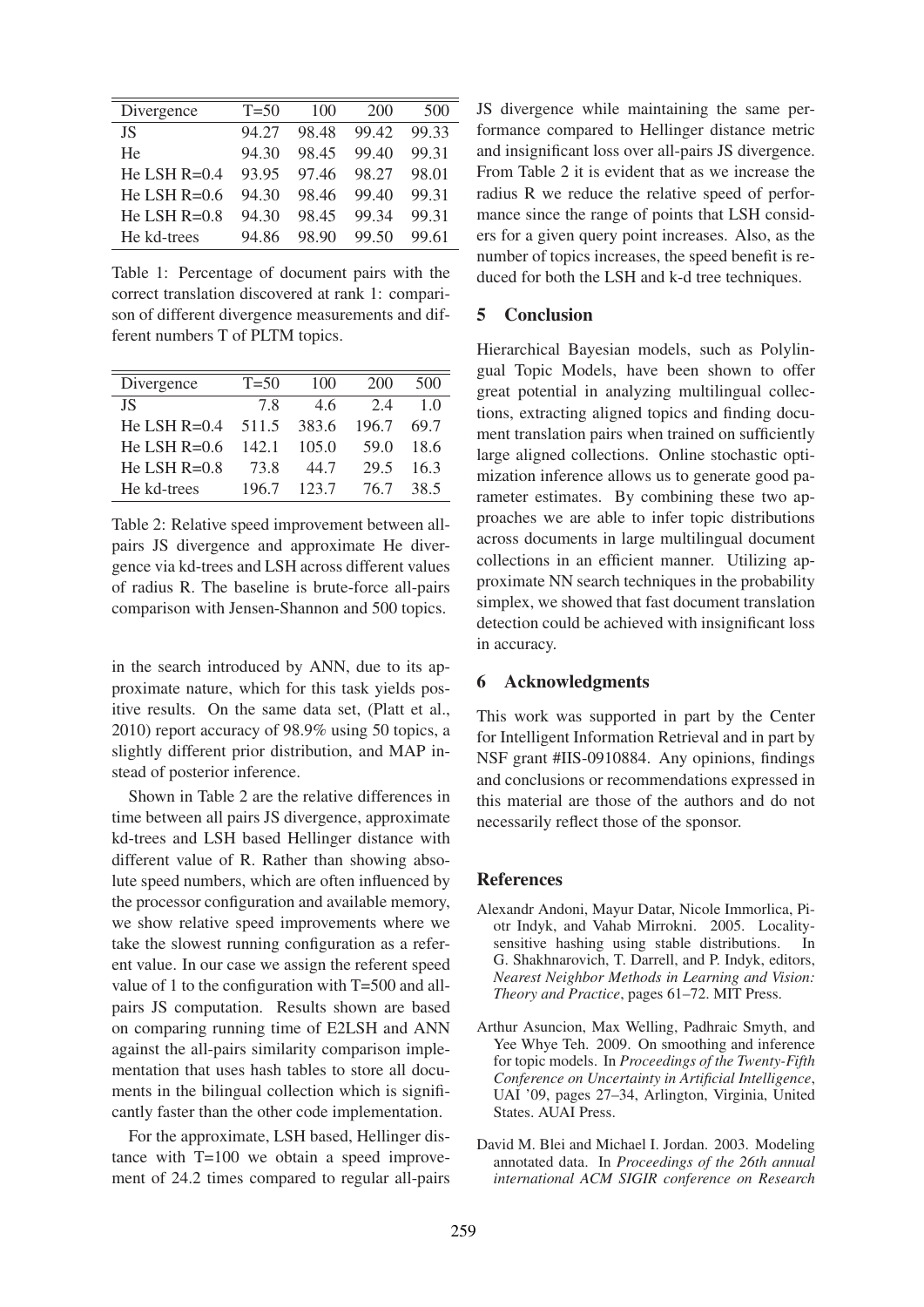*and development in informaion retrieval*, SIGIR '03, pages 127–134, New York, NY, USA. ACM.

- David M. Blei and John D. Lafferty. 2006. Dynamic topic models. In *Proceedings of the 23rd international conference on Machine learning*, ICML '06, pages 113–120, New York, NY, USA. ACM.
- David M. Blei, Andrew Y. Ng, and Michael I. Jordan. 2003. Latent dirichlet allocation. *J. Mach. Learn. Res.*, 3:993–1022, March.
- Jordan Boyd-Graber and David M. Blei. 2009. Multilingual topic models for unaligned text. In *Proceedings of the Twenty-Fifth Conference on Uncertainty in Artificial Intelligence*, UAI '09, pages 75–82, Arlington, Virginia, United States. AUAI Press.
- Jordan Boyd-Graber and Philip Resnik. 2010. Holistic sentiment analysis across languages: multilingual supervised latent dirichlet allocation. In *Proceedings of the 2010 Conference on Empirical Methods in Natural Language Processing*, EMNLP '10, pages 45–55, Stroudsburg, PA, USA. Association for Computational Linguistics.
- Kevin R. Canini, Lei Shi, and Thomas L. Griffiths. 2009. Online inference of topics with latent dirichlet allocation. In *Proceedings of the 12th International Conference on Artificial Intelligence and Statistics (AISTATS)*.
- Jacob Eisenstein, Brendan O'Connor, Noah A. Smith, and Eric P. Xing. 2010. A latent variable model for geographic lexical variation. In *Proceedings of the 2010 Conference on Empirical Methods in Natural Language Processing*, EMNLP '10, pages 1277– 1287, Stroudsburg, PA, USA. Association for Computational Linguistics.
- J. H. Friedman, J. L. Bentley, and R. A. Finkel. 1977. An algorithm for finding best matches in logarithmic expected time. *ACM Transactions on Mathematical Software*, 3(3):209–226.
- Kosuke Fukumasu, Koji Eguchi, and Eric Xing. 2012. Symmetric correspondence topic models for multilingual text analysis. In P. Bartlett, F.C.N. Pereira, C.J.C. Burges, L. Bottou, and K.Q. Weinberger, editors, *Advances in Neural Information Processing Systems 25*, pages 1295–1303.
- Sudipto Guha, Andrew McGregor, and Suresh Venkatasubramanian. 2006. Streaming and sublinear approximation of entropy and information distances. In *ACM-SIAM Symposium on Discrete Algorithms*, pages 733–742.
- David Hall, Daniel Jurafsky, and Christopher D. Manning. 2008. Studying the history of ideas using topic models. In *Proceedings of the Conference on Empirical Methods in Natural Language Processing*, EMNLP '08, pages 363–371, Stroudsburg, PA, USA. Association for Computational Linguistics.
- Matthew Hoffman, David Blei, and Francis Bach. 2010. Online learning for latent dirichlet allocation. In J. Lafferty, C. K. I. Williams, J. Shawe-Taylor, R.S. Zemel, and A. Culotta, editors, *Advances in Neural Information Processing Systems 23*, pages 856–864.
- Matt Hoffman, David M. Blei, and David M. Mimno. 2012. Sparse stochastic inference for latent dirichlet allocation. In John Langford and Joelle Pineau, editors, *Proceedings of the 29th International Conference on Machine Learning (ICML-12)*, pages 1599– 1606, New York, NY, USA. ACM.
- Piotr Indyk and Rajeev Motwani. 1998. Approximate nearest neighbors: towards removing the curse of dimensionality. In *Proceedings of the thirtieth annual ACM symposium on Theory of computing*, STOC '98, pages 604–613, New York, NY, USA. ACM.
- Jagadeesh Jagarlamudi and Hal Daumé. 2010. Extracting multilingual topics from unaligned comparable corpora. In *Proceedings of the 32nd European conference on Advances in Information Retrieval*, ECIR'2010, pages 444–456, Berlin, Heidelberg. Springer-Verlag.
- Philipp Koehn. 2005. Europarl: A parallel corpus for statistical machine translation. In *MT Summit*, pages 79–86.
- Kriste Krstovski and David A. Smith. 2011. A minimally supervised approach for detecting and ranking document translation pairs. In *Proc. Workshop on Statistical MT*, pages 207–216.
- Andrew Kachites McCallum, 2002. *MALLET: A Machine Learning for Language Toolkit*. http:// mallet.cs.umass.edu.
- David Mimno, Hanna M. Wallach, Jason Naradowsky, David A. Smith, and Andrew McCallum. 2009. Polylingual topic models. In *Proceedings of the 2009 Conference on Empirical Methods in Natural Language Processing: Volume2-Volume 2*, EMNLP '09, pages 880–889, Stroudsburg, PA, USA. Association for Computational Linguistics.
- David M. Mount and Sunil Arya, 2010. *ANN: A Library for Approximate Nearest Neighbor Searching*. http://www.cs.umd.edu/˜mount/ANN/.
- John C. Platt, Kristina Toutanova, and Wen-tau Yih. 2010. Translingual document representations from discriminative projections. In *Proceedings of the 2010 Conference on Empirical Methods in Natural Language Processing*, EMNLP '10, pages 251–261, Stroudsburg, PA, USA. Association for Computational Linguistics.
- Edmund Talley, David Newman, David Mimno, Bruce Herr, Hanna Wallach, Gully Burns, Miriam Leenders, and Andrew McCallum. 2011. Database of NIH grants using machine-learned categories and graphical clustering. *Nature Methods*, 8:443–444.